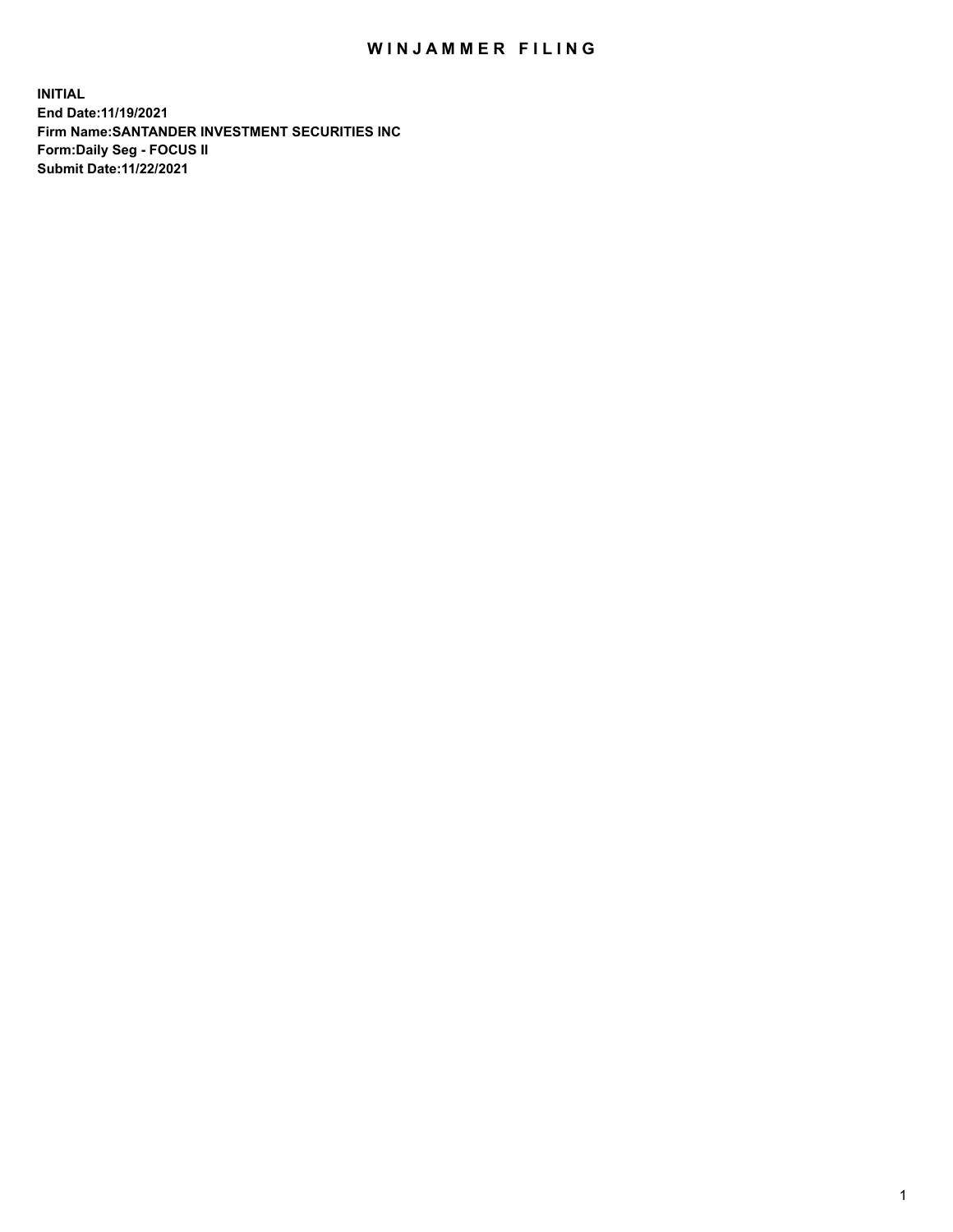**INITIAL End Date:11/19/2021 Firm Name:SANTANDER INVESTMENT SECURITIES INC Form:Daily Seg - FOCUS II Submit Date:11/22/2021 Daily Segregation - Cover Page**

| $\gamma$ ocgi cganon - oo $\gamma$ or - ago                                       |                                                      |
|-----------------------------------------------------------------------------------|------------------------------------------------------|
| Name of Company                                                                   | <b>SANTANDER INVESTMENT</b><br><b>SECURITIES INC</b> |
| <b>Contact Name</b>                                                               | <b>Richard Ro</b>                                    |
| <b>Contact Phone Number</b>                                                       | (212) 350-3662                                       |
| <b>Contact Email Address</b>                                                      | richard.ro@santander.us                              |
| FCM's Customer Segregated Funds Residual Interest Target (choose one):            |                                                      |
| a. Minimum dollar amount: ; or                                                    | 70,000,000                                           |
| b. Minimum percentage of customer segregated funds required:%; or                 | <u>0</u>                                             |
| c. Dollar amount range between: and; or                                           | 00                                                   |
| d. Percentage range of customer segregated funds required between:% and%.         | 0 <sub>0</sub>                                       |
| FCM's Customer Secured Amount Funds Residual Interest Target (choose one):        |                                                      |
| a. Minimum dollar amount: ; or                                                    | $\frac{0}{0}$                                        |
| b. Minimum percentage of customer secured funds required:%; or                    |                                                      |
| c. Dollar amount range between: and; or                                           | 0 <sub>0</sub>                                       |
| d. Percentage range of customer secured funds required between: % and %.          | 0 <sub>0</sub>                                       |
| FCM's Cleared Swaps Customer Collateral Residual Interest Target (choose one):    |                                                      |
| a. Minimum dollar amount: ; or                                                    | $\frac{0}{0}$                                        |
| b. Minimum percentage of cleared swaps customer collateral required:% ; or        |                                                      |
| c. Dollar amount range between: and; or                                           | 0 <sub>0</sub>                                       |
| d. Percentage range of cleared swaps customer collateral required between:% and%. | 0 <sub>0</sub>                                       |

Attach supporting documents CH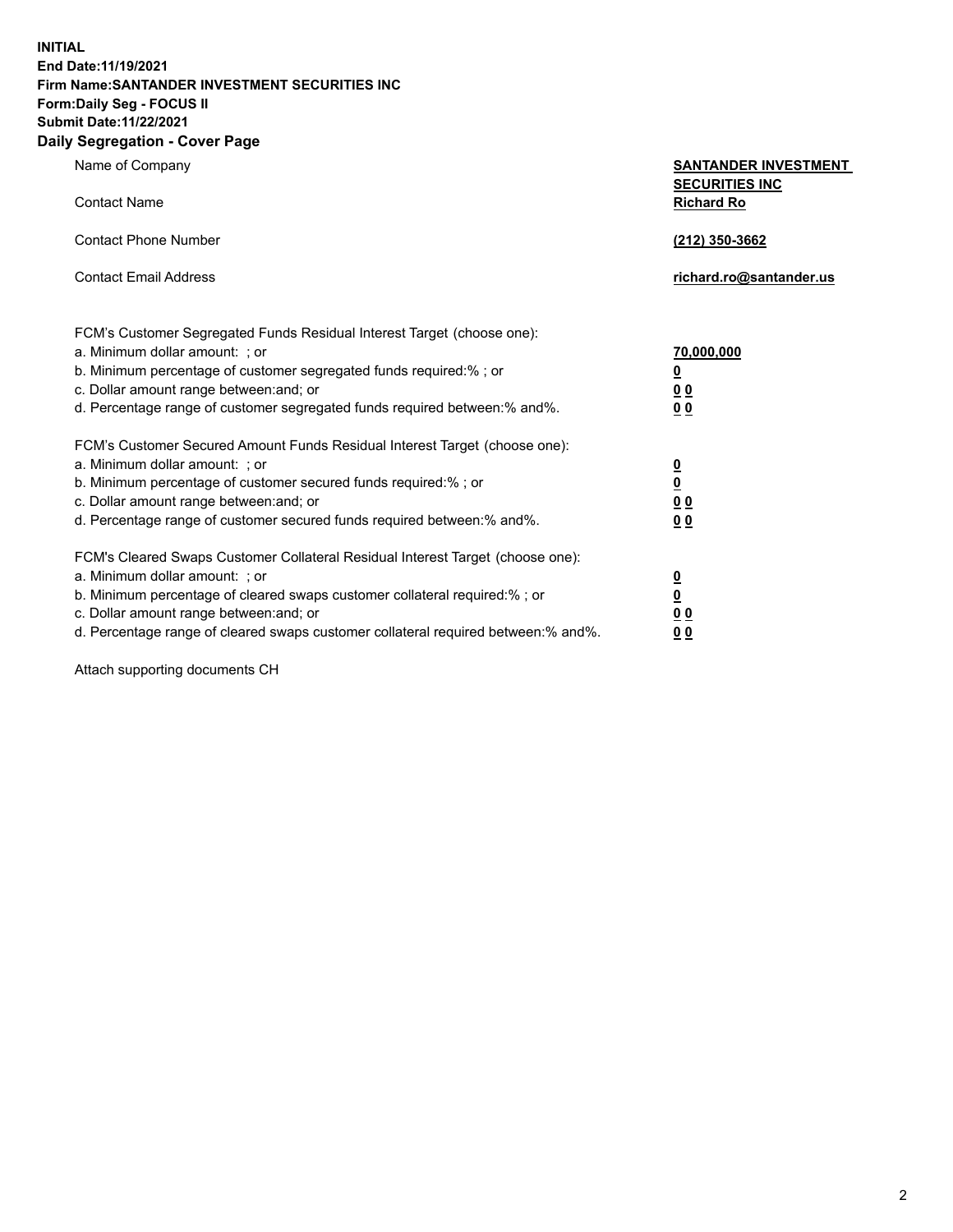## **INITIAL End Date:11/19/2021 Firm Name:SANTANDER INVESTMENT SECURITIES INC Form:Daily Seg - FOCUS II Submit Date:11/22/2021 Daily Segregation - Secured Amounts**

|     | Foreign Futures and Foreign Options Secured Amounts                                         |                   |
|-----|---------------------------------------------------------------------------------------------|-------------------|
|     | Amount required to be set aside pursuant to law, rule or regulation of a foreign            | $0$ [7305]        |
|     | government or a rule of a self-regulatory organization authorized thereunder                |                   |
| 1.  | Net ledger balance - Foreign Futures and Foreign Option Trading - All Customers             |                   |
|     | A. Cash                                                                                     | $0$ [7315]        |
|     | B. Securities (at market)                                                                   | $0$ [7317]        |
| 2.  | Net unrealized profit (loss) in open futures contracts traded on a foreign board of trade   | $0$ [7325]        |
| 3.  | Exchange traded options                                                                     |                   |
|     | a. Market value of open option contracts purchased on a foreign board of trade              | $0$ [7335]        |
|     | b. Market value of open contracts granted (sold) on a foreign board of trade                | $0$ [7337]        |
| 4.  | Net equity (deficit) (add lines 1. 2. and 3.)                                               | $0$ [7345]        |
| 5.  | Account liquidating to a deficit and account with a debit balances - gross amount           | $0$ [7351]        |
|     | Less: amount offset by customer owned securities                                            | 0 [7352] 0 [7354] |
| 6.  | Amount required to be set aside as the secured amount - Net Liquidating Equity              | $0$ [7355]        |
|     | Method (add lines 4 and 5)                                                                  |                   |
| 7.  | Greater of amount required to be set aside pursuant to foreign jurisdiction (above) or line | $0$ [7360]        |
|     | 6.                                                                                          |                   |
|     | FUNDS DEPOSITED IN SEPARATE REGULATION 30.7 ACCOUNTS                                        |                   |
| 1.  | Cash in banks                                                                               |                   |
|     | A. Banks located in the United States                                                       | $0$ [7500]        |
|     | B. Other banks qualified under Regulation 30.7                                              | 0 [7520] 0 [7530] |
| 2.  | Securities                                                                                  |                   |
|     | A. In safekeeping with banks located in the United States                                   | $0$ [7540]        |
|     | B. In safekeeping with other banks qualified under Regulation 30.7                          | 0 [7560] 0 [7570] |
| 3.  | Equities with registered futures commission merchants                                       |                   |
|     | A. Cash                                                                                     | $0$ [7580]        |
|     | <b>B.</b> Securities                                                                        | $0$ [7590]        |
|     | C. Unrealized gain (loss) on open futures contracts                                         | $0$ [7600]        |
|     | D. Value of long option contracts                                                           | $0$ [7610]        |
|     | E. Value of short option contracts                                                          | 0 [7615] 0 [7620] |
| 4.  | Amounts held by clearing organizations of foreign boards of trade                           |                   |
|     | A. Cash                                                                                     | $0$ [7640]        |
|     | <b>B.</b> Securities                                                                        | $0$ [7650]        |
|     | C. Amount due to (from) clearing organization - daily variation                             | $0$ [7660]        |
|     | D. Value of long option contracts                                                           | $0$ [7670]        |
|     | E. Value of short option contracts                                                          | 0 [7675] 0 [7680] |
| 5.  | Amounts held by members of foreign boards of trade                                          |                   |
|     | A. Cash                                                                                     | $0$ [7700]        |
|     | <b>B.</b> Securities                                                                        | $0$ [7710]        |
|     | C. Unrealized gain (loss) on open futures contracts                                         | $0$ [7720]        |
|     | D. Value of long option contracts                                                           | $0$ [7730]        |
|     | E. Value of short option contracts                                                          | 0 [7735] 0 [7740] |
| 6.  | Amounts with other depositories designated by a foreign board of trade                      | 0 [7760]          |
| 7.  | Segregated funds on hand                                                                    | $0$ [7765]        |
| 8.  | Total funds in separate section 30.7 accounts                                               | 0 [7770]          |
| 9.  | Excess (deficiency) Set Aside for Secured Amount (subtract line 7 Secured Statement         | $0$ [7380]        |
|     | Page 1 from Line 8)                                                                         |                   |
| 10. | Management Target Amount for Excess funds in separate section 30.7 accounts                 | $0$ [7780]        |
| 11. | Excess (deficiency) funds in separate 30.7 accounts over (under) Management Target          | $0$ [7785]        |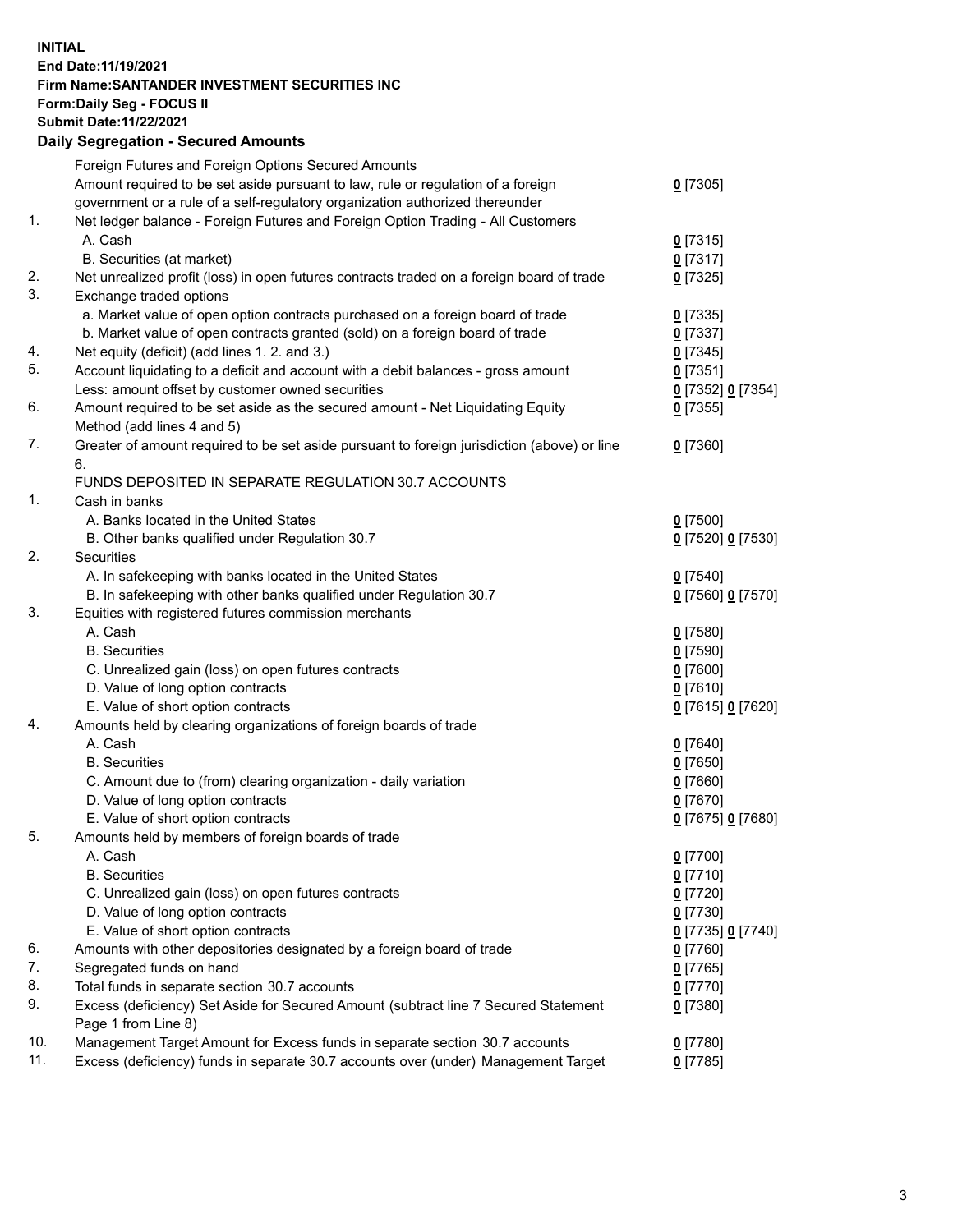| <b>INITIAL</b> |                                                                                     |                      |  |  |  |  |
|----------------|-------------------------------------------------------------------------------------|----------------------|--|--|--|--|
|                | End Date: 11/19/2021                                                                |                      |  |  |  |  |
|                | Firm Name: SANTANDER INVESTMENT SECURITIES INC                                      |                      |  |  |  |  |
|                | Form: Daily Seg - FOCUS II                                                          |                      |  |  |  |  |
|                | <b>Submit Date:11/22/2021</b>                                                       |                      |  |  |  |  |
|                | Daily Segregation - Segregation Statement                                           |                      |  |  |  |  |
|                |                                                                                     |                      |  |  |  |  |
|                | SEGREGATION REQUIREMENTS(Section 4d(2) of the CEAct)                                |                      |  |  |  |  |
| 1.             | Net ledger balance                                                                  |                      |  |  |  |  |
|                | A. Cash                                                                             | 2,036,592,809 [7010] |  |  |  |  |
|                | B. Securities (at market)                                                           | $0$ [7020]           |  |  |  |  |
| 2.             | Net unrealized profit (loss) in open futures contracts traded on a contract market  | -50,198,834 [7030]   |  |  |  |  |
| 3.             | Exchange traded options                                                             |                      |  |  |  |  |
|                | A. Add market value of open option contracts purchased on a contract market         | 33,825,000 [7032]    |  |  |  |  |
|                | B. Deduct market value of open option contracts granted (sold) on a contract market | -34,026,794 [7033]   |  |  |  |  |
| 4.             | Net equity (deficit) (add lines 1, 2 and 3)                                         | 1,986,192,181 [7040] |  |  |  |  |
| 5.             | Accounts liquidating to a deficit and accounts with                                 |                      |  |  |  |  |
|                | debit balances - gross amount                                                       | $0$ [7045]           |  |  |  |  |
|                | Less: amount offset by customer securities                                          | 0 [7047] 0 [7050]    |  |  |  |  |
| 6.             | Amount required to be segregated (add lines 4 and 5)                                | 1,986,192,181 [7060] |  |  |  |  |
|                | FUNDS IN SEGREGATED ACCOUNTS                                                        |                      |  |  |  |  |
| 7.             | Deposited in segregated funds bank accounts                                         |                      |  |  |  |  |
|                | A. Cash                                                                             | 209,742,418 [7070]   |  |  |  |  |
|                | B. Securities representing investments of customers' funds (at market)              | $0$ [7080]           |  |  |  |  |
|                | C. Securities held for particular customers or option customers in lieu of cash (at | $0$ [7090]           |  |  |  |  |
|                | market)                                                                             |                      |  |  |  |  |
| 8.             | Margins on deposit with derivatives clearing organizations of contract markets      |                      |  |  |  |  |
|                | A. Cash                                                                             | 1,876,628,466 [7100] |  |  |  |  |
|                | B. Securities representing investments of customers' funds (at market)              | $0$ [7110]           |  |  |  |  |
|                | C. Securities held for particular customers or option customers in lieu of cash (at | $0$ [7120]           |  |  |  |  |
|                | market)                                                                             |                      |  |  |  |  |
| 9.             | Net settlement from (to) derivatives clearing organizations of contract markets     | -28,312,869 [7130]   |  |  |  |  |
| 10.            | Exchange traded options                                                             |                      |  |  |  |  |
|                | A. Value of open long option contracts                                              | 33,825,000 [7132]    |  |  |  |  |
|                | B. Value of open short option contracts                                             | -34,026,794 [7133]   |  |  |  |  |
| 11.            | Net equities with other FCMs                                                        |                      |  |  |  |  |
|                | A. Net liquidating equity                                                           | $0$ [7140]           |  |  |  |  |
|                | B. Securities representing investments of customers' funds (at market)              | $0$ [7160]           |  |  |  |  |
|                | C. Securities held for particular customers or option customers in lieu of cash (at | $0$ [7170]           |  |  |  |  |
|                | market)                                                                             |                      |  |  |  |  |
| 12.            | Segregated funds on hand                                                            | $0$ [7150]           |  |  |  |  |
| 13.            | Total amount in segregation (add lines 7 through 12)                                | 2,057,856,221 [7180] |  |  |  |  |
| 14.            | Excess (deficiency) funds in segregation (subtract line 6 from line 13)             | 71,664,040 [7190]    |  |  |  |  |
| 15.            | Management Target Amount for Excess funds in segregation                            | 70,000,000 [7194]    |  |  |  |  |
| 16.            | Excess (deficiency) funds in segregation over (under) Management Target Amount      | 1,664,040 [7198]     |  |  |  |  |
|                | <b>Excess</b>                                                                       |                      |  |  |  |  |